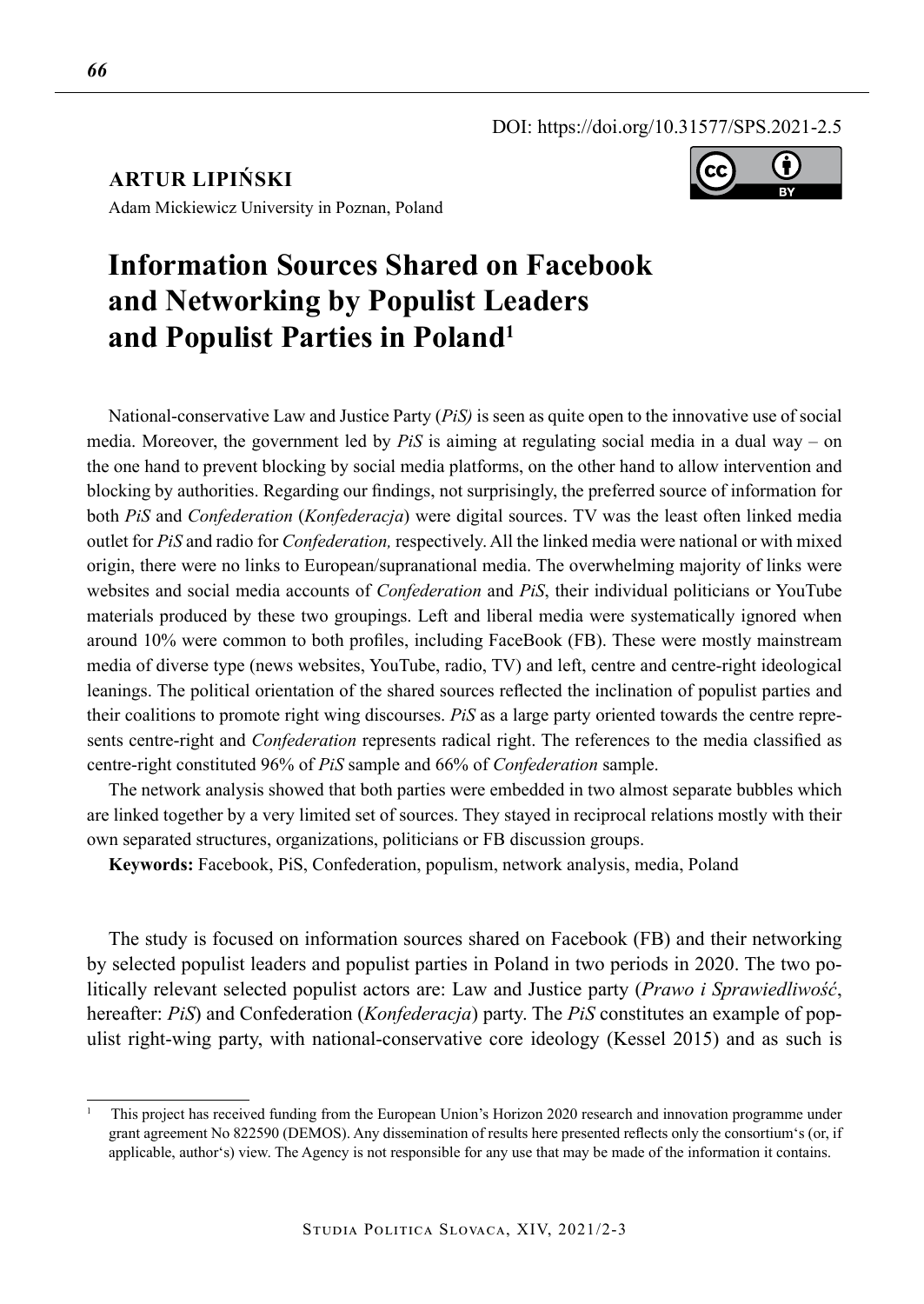representing a radical antiliberal critique of the political status quo before coming to power (Stanley and Cześnik 2019). The 2018 Populism and Political Parties Expert Survey (POPPA) dataset shows that *PiS* reached 9.20 magnitude of populism on a 10 points scale (the key discursive indicators: Manichean, indivisible, general will, people centrism and anti elitism)<sup>2</sup>, while *Confederation* has not been included yet into populist indices, being established in early 2019. Some emerging studies suggest that its electoral manifesto – as different from electoral rhetoric – made it less populist than the *Civic Coalition* (*CO*, *Koalicja Obywatelska*) or Polish Coalition (*Koalicja Polska*) (Germano 2020). Although populism as a feature of political discourse was particularly salient during *PiS* victorious 2015 electoral campaign to the Polish parliament (Jaskiernia 2017), populist discursive strategies were employed already in the 2005 electoral campaign (Pienkos 2006) and with the lapse of time it gradually became more prominent in the party manifestos and speeches of its leader Jarosław Kaczyński and other party members. For example, there is heavy reliance on historical discourse that seeks to promote a Manichean, dichotomy and totalizing re-definition of the categories of victim, hero and perpetrator (Cadier and Szulecki 2020).

In the 2019 European Parliament (EP) elections and in the subsequent general elections later that year, *PiS* and its minor coalition partners (the *United Right*)<sup>3</sup> secured a dominant position (45.4% of votes, and 43.59% of votes with 235 seats, accordingly). This was due to a campaign filled with homophobic slogans and criticisms of 'gender ideology', assisted by generous social spending framed as a people-oriented 'revolution of dignity', ultimately representing itself as being effective and delivering party (Górecki, Plescia and Žerkowska-Balas 2020). Fundamentally, Polish politics remains dominated by the metapolitical question of who has the moral right to govern Poland (Bill and Stanley 2002). In that sense, putting aside populist aspects of rhetoric, "PiS's project of building a new state supported by the Catholic Church is not based on populism, but on conservative moralism, with the goal to cleanse Polish society of the legacies of the (communism)" (Ryzak 2020, n.p.).

Therefore, it is not that surprising that another important result of the October 2019 general elections was the relative success of *Confederation*, a radical right-wing grouping founded at the beginning of 2019 on the eve of an electoral campaign for the European and national parliaments, with 11 seats won in the latter (6.81% of votes). *The Confederation* took the shape of the right-wing coalition consisting mainly of conservatives and libertarians from the *KORWIN* party and radical right *National Movement*. The party promotes homophobic, prolife, Euro-rejectionist and nationalist views articulated together with the radically free market ideology (Szczerbiak 2020). The party showed its ability to surpass *PiS* from the right flank and succeeded in forcing *PiS* to radicalize its message. *PiS* in its attempts to eradicate all the possible actors on its right side of the political spectrum resorts to radical discourse without any direct references to *Confederation* and at the same time uses ideologically friendly public and private media for direct attacks on the political grouping. On the other hand, *PiS* is one of the most criticized parties by *Confederation* which strives to undermine *PiS* right-wing

<sup>2</sup> https://dataverse.harvard.edu/file.xhtml?persistentId=doi:10.7910/DVN/8NEL7B/RMH4MI&version=2.0<br><sup>3</sup> United Picht is a conservative political alliance in Poland between PiS. United Poland and the Agreement

<sup>3</sup> United Right is a conservative political alliance in Poland between PiS, United Poland and the Agreement.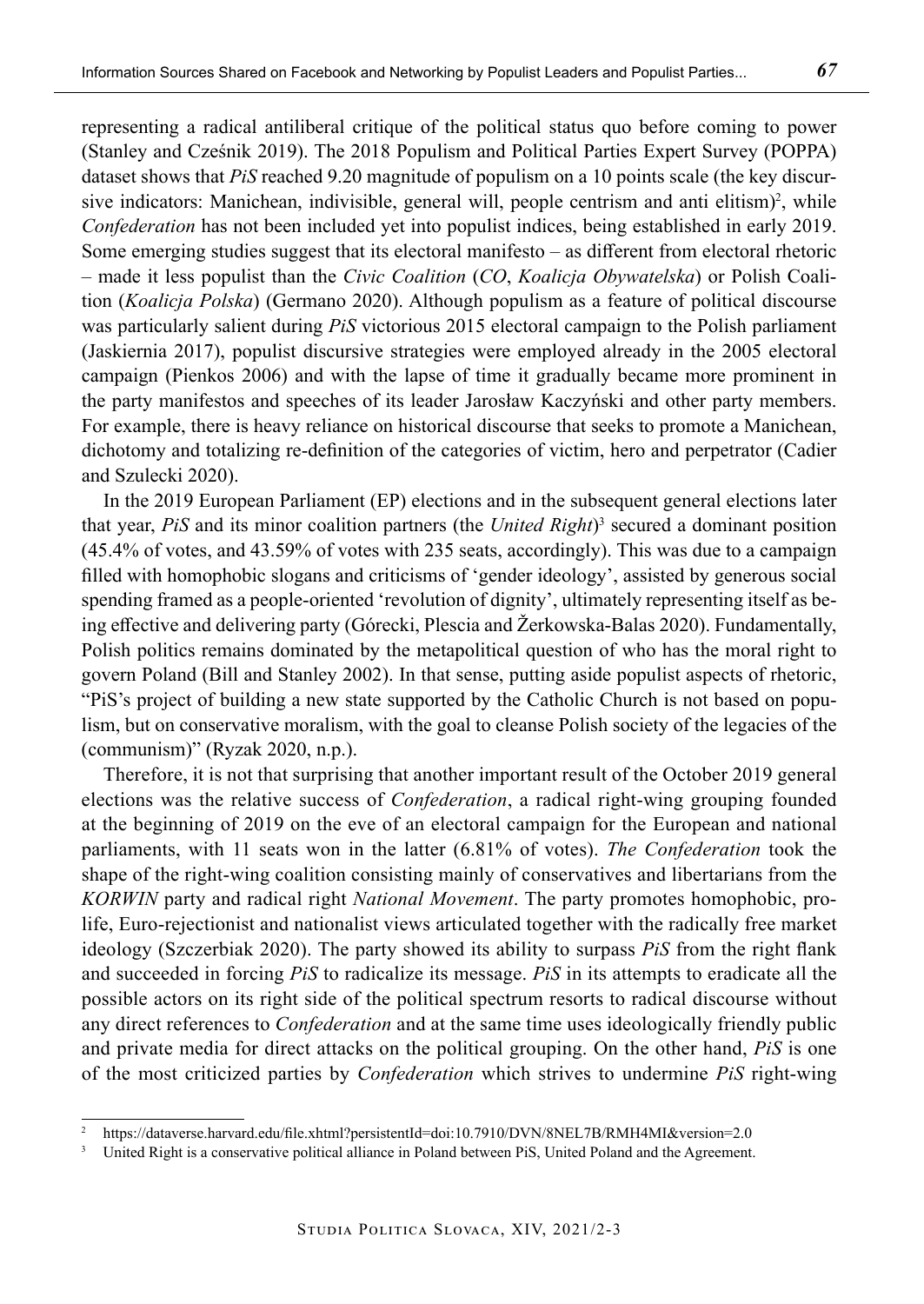identity and collect support from the groups of *PiS* supporters disappointed with the policies of the incumbents.

In general, the campaign for the 2019 general elections was a somewhat peculiar one, as the parties seem to have mostly focused on increasing voters´ turnout rather than competing with each other (Kozłowska 2019). International observers reported on the media bias and intolerant rhetoric in the campaign (ODIHR 2019). This trend has been noticed in many indices of freedom and democracy<sup>4</sup> and is to large extent triggered by the breadth and significance of changes in the media system. Indeed, the institutional aspects of the media system in Poland have changed since *PiS* came to power in 2015. It's important to note however that the party strengthened certain tendencies already present in the Polish media system. A system that resembled a polarized pluralist model, characterized by political parallelism, high level of politicization of public media by the government and political parties and commentary-oriented journalism with the clear ideological divisions between various media outlets (Dobek-Ostrowska 2012). Moreover, the political control over media had significantly increased with the amendments of the media law which transformed public media into the mouthpiece of the government. In late 2020, *PiS* adopted an amendment which allowed to terminate the contracts of the members of management and supervisory boards of the Polish Television and the Polish Radio. Already in 2016, the Parliament created a new state organ, National Media Council which took a lot of the constitutional prerogatives of National Broadcasting Council (*KRRiTV*). In the years that followed one could observe the increasing partisanship of public television and radio. The imbalance of the public service media affects also the visibility of political actors. Consequently, there is a significant difference in the amount of time in the public media devoted to *PiS* in comparison to other political actors. For example, according to the research conducted by *KRRiT PiS* was afforded 59 percent of airtime and opposition *CO* only 16 percent (mk 2016). Another study conducted before 2019 elections confirmed extreme imbalance of public television in respect of fairness ("almost complete lack of criticism towards PiS and complete negation of the opposition"). In the flagship news bulletin of *TVP* pro-government opinions were represented three times more often than other opinions (Towarzystwo Dziennikarskie 2019). The same results were brought by the close monitoring of *TVP* before the 2020 presidential elections (Kozielski 2020). Further, more than two hundred employees of public broadcasters were fired and exchanged for employees charged with the task to produce support for the government and depreciate the opposition and other actors opposing the incumbents and their policies.

All the above-mentioned changes which led to the actual public media capture by the government of the *United Right* contributed to the radical polarization of the media system. Although Poland still has a diverse media landscape, political changes also affected private broadcasters. First, a number of private media (particularly the newspaper *Gazeta Wyborcza* (*Electoral Newspaper*) with the biggest circulation and influential TV channel *TVN* were consistently attacked by state media and *PiS* officials quoted in their programmes. Secondly, state-owned companies ceased to buy advertisements in critical media. At the same time the advertising revenues improved significantly the situation of right-wing publication. For example, two liberal journals

<sup>4</sup> Including Freedom House which since 2020 classifies Poland as semi-consolidated democracy.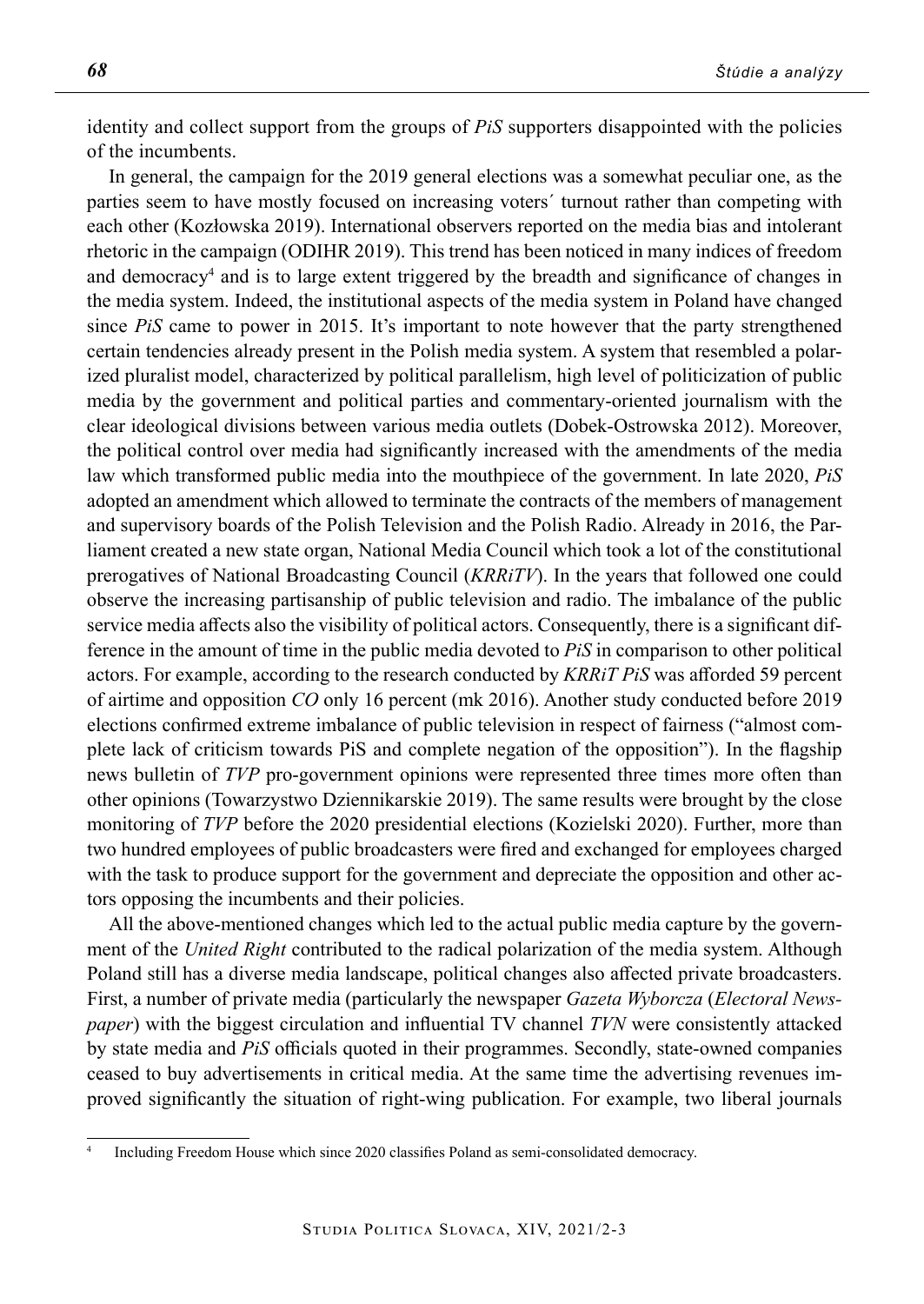*Newsweek* and *Polityka*, experienced a fall in their advertisements revenues by 7.9 percent and 14.6 percent, respectively, between June 2015 and June 2016. At the same time, advertisement revenues rose at right wing weeklies *Do Rzeczy* (14.4 percent) and *wSieci* (38.5 percent) (Goczał 2016). In other words, revenues were reallocated to the media loyal to the ruling party. Thirdly, the access to the information became more difficult, journalists have reported troubles with collecting the information as politicians and institutions controlled by them limited access to sources of information for the critical media using favourable public service media or social media instead (Chapman 2017). Ultimately, in December 2020 Orlen, a state-controlled energy company announced the acquisition of a media company *Polska Press* with more than 20 regional dailies, 120 weekly magazines and 500 online portals across the country (Czuchnowski 2021). Importantly, the incumbent party occasionally expressed its will to control the online sphere claiming that companies such as FB are limiting the freedom of speech, as we discuss further.

#### **The Polish media landscape**

The media in Poland have become deeply polarised due to the media policy of *PiS* party supporting institutionally and financially pro-government media and attacking critical media with a wide range of means, including article 212 of criminal code – under which journalists can be sent to prison for defamation. Media reform seems to be one of the efforts to "repolonise" and "deconcentrate" the media market (IPI 2021). In the social media field, the Ministry of Justice has published a draft act on freedom of speech on social media platforms in February 2021. The draft act envisages establishment of the so-called Freedom of Speech Council, which would safeguard the constitutional freedom of expression on social networking sites as understood by the Government. The Ministry of Digital Affairs and FB signed an agreement on the appeal procedure against content blocked on the website in 2018. The draft act also provides that if a website blocks an account or deletes a certain entry, even though its content does not violate/ infringe upon the law, the user will be able to lodge a complaint with the service provider. Simultaneously, the government is working on legislation aimed at exerting control over online content and allowing the government to intervene in removing such content or blocking access to such websites (Gad-Nowak and Wnukowski 2021). Moreover, a group of right-wing activists affiliated with the *PiS*-friendly weekly *Gazeta Polska* has launched a local version of FB called *Albicla*. The founders mentioned a concern over the dominance of US social media companies and their impact on free speech as reasons for their move (Inotai and Ciobanu 2021).

Indeed, online sources and television are the most important sources of news locally. There is a growing importance of social media as a dominant source of information which enjoyed a steady increase from 84% in 2015 to 87% in 2020. Television as a source of news occupies second position as it dropped from 81% in 2015 to 75% in 2020. Interestingly there was a steep increase of social media as a source of information from 52% in 2015 to 66% in 2020. The smartphone became more important than computers in respect of devices used for accessing news for the first time. As to the online media, internet user penetration rate increased from 2015 to 2020. The rate of people with access to the internet increased and reached 84.9 percent in 2019 with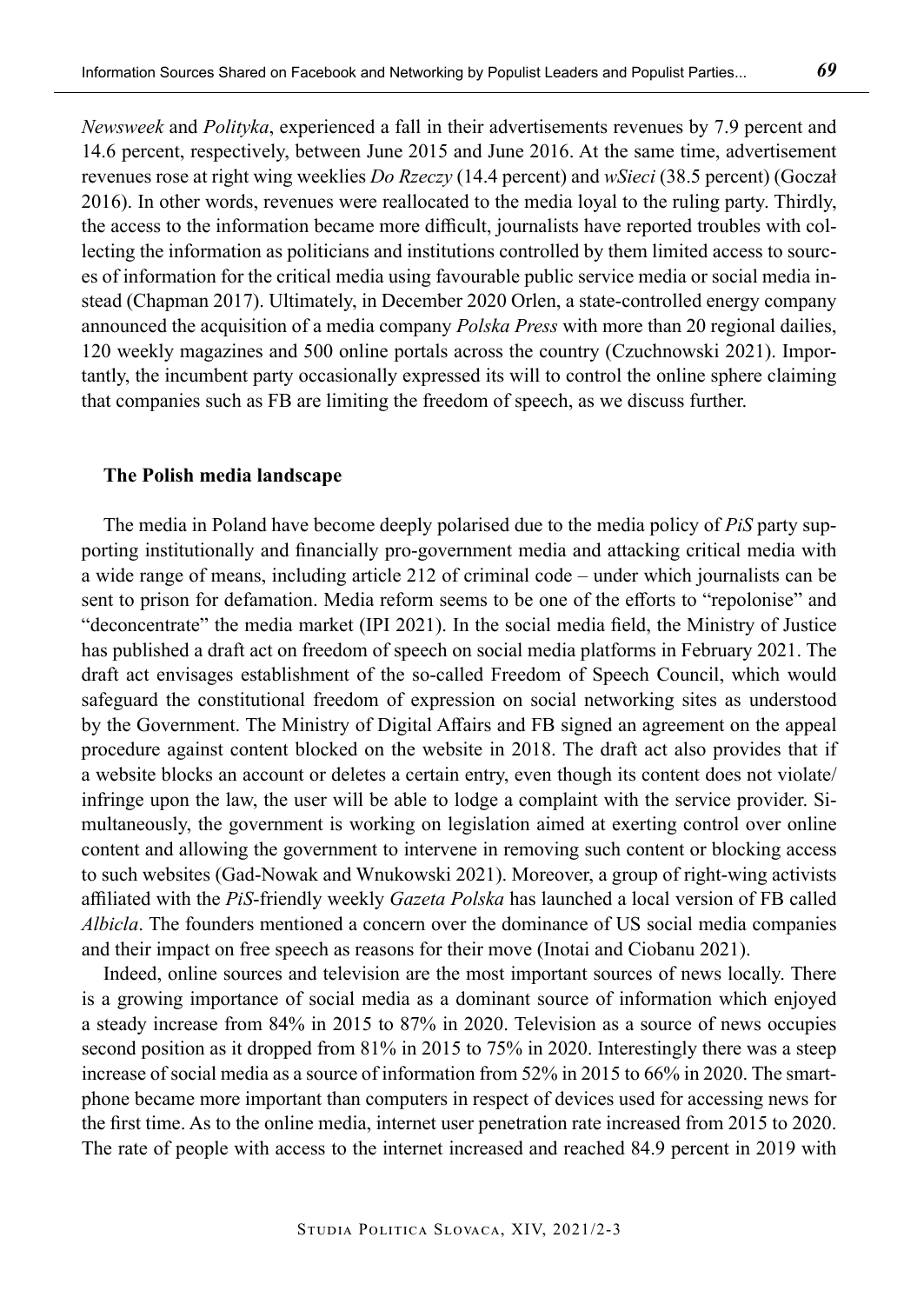the largest group of internet users aged 16 to 44 (Statista 2020). Importantly for our study, there were 19 million social media users in Poland in January 2020 and this group increased by 7.8% between April 2019 and January 2020. The social media penetration was at the level of 50% in January 2020 (Kemp 2020). Moreover, the most popular and engaging social media platform for Poland is FB. Also, it overtakes other types of social media and messaging platforms in respect of news consumption.

| <b>Rank Brand</b>     | <b>For News</b> | For All |
|-----------------------|-----------------|---------|
| 1. Facebook           | $65\% (+4)$     | 83%     |
| 2. YouTube            | $36\%$ (-3)     | 75%     |
| 3. Facebook Messenger | $24\% (+2)$     | 73%     |
| 4. Instagram          | $12\%$ (+3)     | 34%     |
| 5. Twitter            | $11\% (+1)$     | 21%     |
| 6. WhatsApp           | $10\%$ (+1)     | 31%     |

**Table 1:** Social Media Consumption in Poland

**Source:** Reuters 2020

Interestingly, trust in news has declined by three percent since 2019 and remains at the level of 46%. It seems that the growing belief of the radical bias of the public media pushes people towards private media or online media. These sources score higher in terms of trust than the public service broadcaster *TVP* perceived as a mouthpiece of the government. Despite significant advertisement revenues from state-controlled companies, conservative media are failing to increase audience or trust (Makarenko 2020). It does not mean however, that conservative media are not trusted at all or their trust stays at the very low level. The polarization of the media system entails rather the strong division between those trusting and not trusting the specific media outlets. "*Gazeta Polska*", right wing weekly explicitly supporting the government provides a very interesting example of this polarization with 43% of trusting respondents and 31% not trusting its reporting (Reuters 2020).

The above-mentioned trends in media consumption, political parallelism of the media system and growing polarization are perfectly reflected in the behaviour of two parties under scrutiny. First, *PiS* was able to skilfully use social media yet during the 2015 parliamentary and presidential campaign and change the image of the traditional, conservative and technologically backward party. The success in the social media was the result of the deliberate strategy to credit the online campaign to the "zealous team of *PiS* supporters in their 20s" (Chapman 2017). *PiS* was more active, able to mobilize more supporters and produce more activity on its social media profiles than the biggest oppositional party, liberal *CO* (Chapman 2017; Chapman and Cienski 2015). In the subsequent years the media strategies were two-pronged. On the one hand *PiS* directed its messages to the older groups of the electorate through public media generously financed from the budget, on the other, it targeted the younger voters through the messages and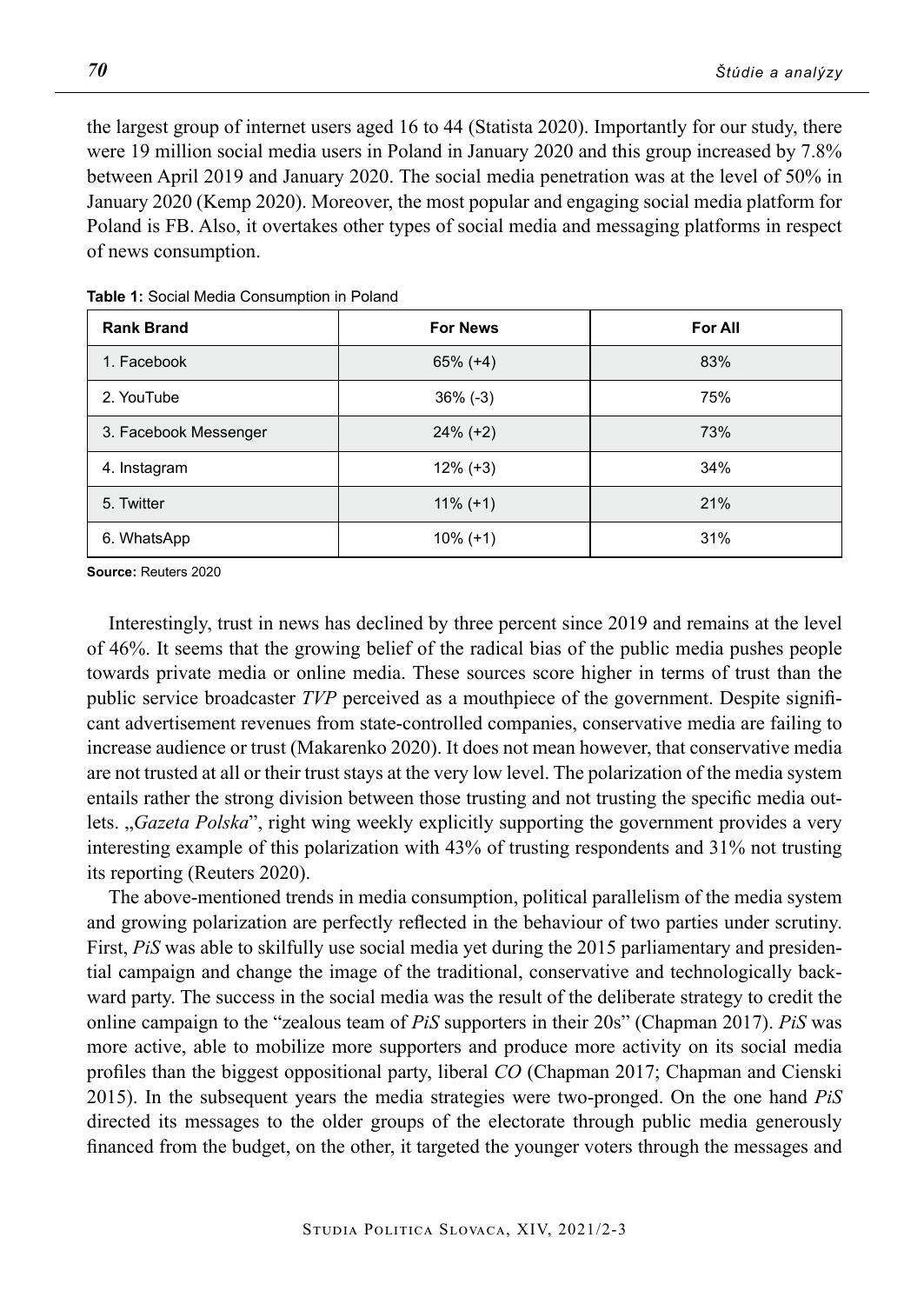paid advertisements in social media (Wanat 2019; Mierzyńska 2019). Paradoxically, the radical pro-*PiS* bias of public media which led to silencing any information about *Confederation* or strong attacks on the grouping from all pro-*PiS* media strengthened the credentials of the party as the excluded and real anti-establishment force persecuted by the elites. Moreover, it pushed the party to focus its communication strategy on social media. Accordingly, in terms of the level of interactivity and fans on FB *Confederation* is one of the most prominent political forces in social media. Its profile is liked by 476,000 fans, outdoing bigger and much more politically relevant *PiS* (287,000) or *Civic Platform* (251,000). It should be noted that contrary to the 2019 EP election campaign when the party promoted anti-Semitic and homophobic messages, the party significantly moderated its discourse before the October 2019 parliamentary elections and 2020 presidential elections (Sitnicka 2019). While the election-related campaign was harsh, monitoring of FB pages of politicians, parties, traditional media, and influencers did not reveal any posts which would contain problematic speech or disinformation. Political parties used FB mainly to mobilize their voters (Lech et al. 2019). Interestingly, while political parties did not use microtargeting techniques at large scale in 2019 general elections, at the same time, widely-defined audiences paired with small ad budgets might suggest that there was a role of FB algorithms in optimising political ad delivery (Iwańska et al. 2019).

As mentioned, the aim of this article is to analyse the type and other aspects of media links shared by FB profiles of these two populist actors. The sample covers four periods, three standard periods adopted for the analysis of other cases of this special issue plus an additional period preceding 2019 parliamentary elections (13 September 2019-13 October). Before doing so, some overview of previous research in related areas is useful.

#### **Research Review**

This review is focused primarily on the communication aspects of populism on social media. Stepinska, Lipinski, Piontek and Hess (2020) summarized that most of the Polish scholarship on populism published between 1990 and 2015 might be categorized as either theoretical considerations on populism or thoughts as to why certain political parties or leaders in Poland should be categorized as populist. One of the few such studies was the analysis of the content of electoral programs and parliamentary reports conducted by Przyłecki (2012), who examined the electoral platforms of major political parties as well as selected statements made by politicians during debates in the lower house of the Polish parliament. Since that time, local studies about populist actors have been predominantly focused on communications aspects, while less attention has been focused on relations between the media and populism, or on the effects of populist political communication on citizens. For example, Klapal (2019) found that Polish parties mostly used their FB as a channel informing about other party activities, rather than as a tool to mobilize their supporters in the 2011 and 2015 general election campaign in Poland. Interestingly, five days of FB monitoring before 2015 elections suggested that traditional parties, including the two dominant ones, *PiS* and *PO*, were the ones with the highest FB activity while the challengers clearly did not put as much effort into this campaign channel. Finally, the parties used FB as an infor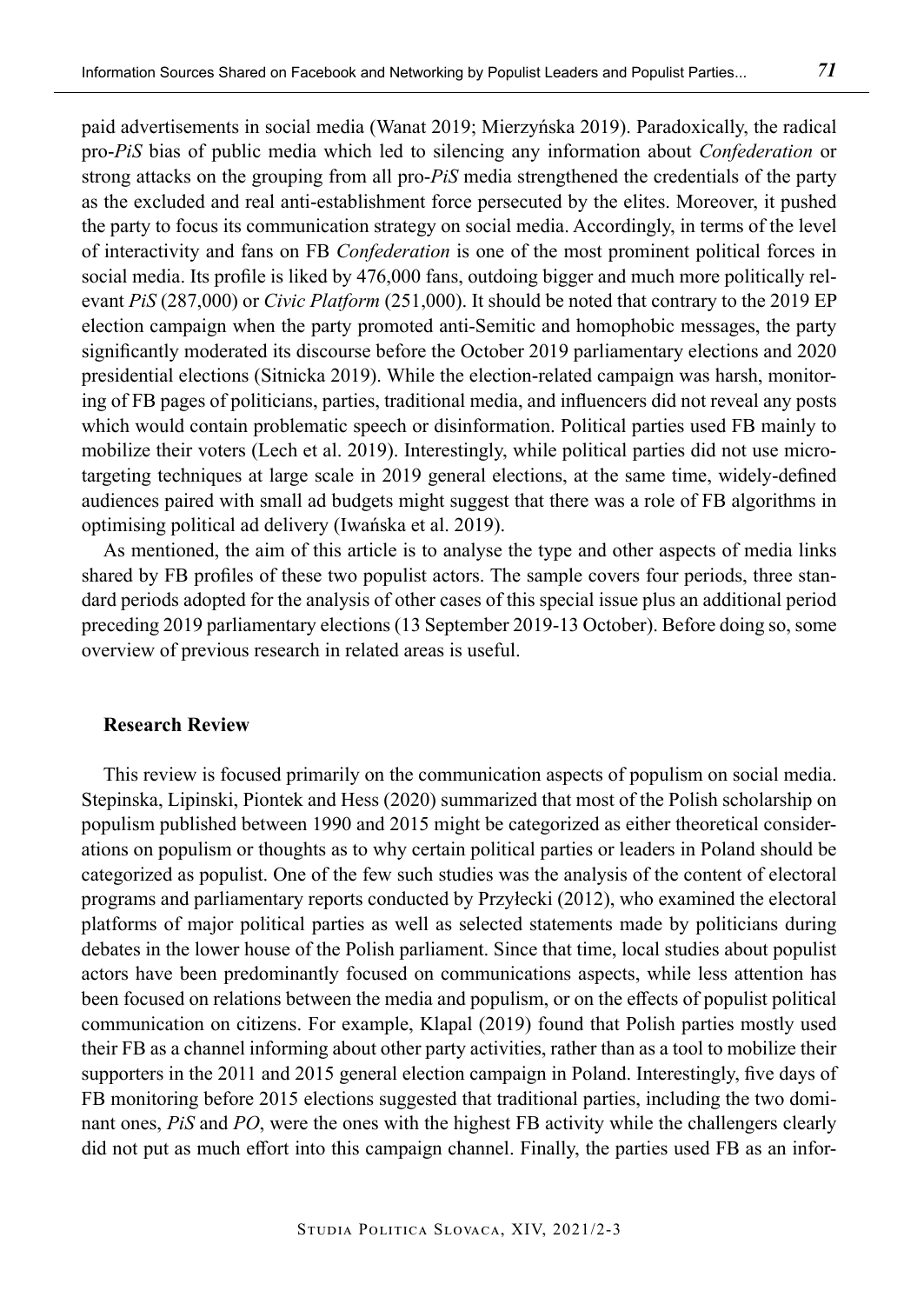mation channel (Štetka, Surowiec, Mazák 2018). Similarly, a study by Batorski & Grzywińska (2018) found that only a small fraction of FB users was active in public political discussions that took place on political pages of FB (structural dimension) in 2013 and 2015. However, the level of engagement depended on the political events taking place within the public sphere offline, and whether there was an electoral campaign or not. Parties and politicians that were visible in traditional media were also attracting active fans in social media (representational dimension). Nonetheless, non-parliamentary groups had more active fans than would result only from their popularity in mainstream media. Finally, the online public on FB was fragmented and clustered into homogenous political groups (interactional dimension), thus supporting the hypothesis of 'echo chambers (Sawicka 2019).

Moreover, more recent publications on populism in Poland offer not only empirical evidence on the presence of a populist style in messages disseminated by political actors, but also an insight into the media's role in fostering populism (Stepinska 2020). Among the conditions strengthening the populist actors one can point at inconsistency of voting behavior and lack of partisan links with political parties, and a consequent availability of the electorate for new political parties, the ideological incoherence and anti-political attitudes (Lipinski and Stepinska 2019). Moreover, there are some facilitating factors at the level of media system. First, a strong position of the tabloid newspaper *Fakt* in the Polish media market provides favourable conditions for disseminating messages including indicators of populist style. Second, a strong polarization of the political scene alongside a high level of political parallelism of the Polish media system. Third, a journalistic culture that highly values interventionism and a critical attitude towards those in power provides a space for not only covering populist statements by the media, but also originating such messages by journalists themselves (Stepinska, Lipiński, Piontek, Hess 2020, p.211).

Finally, it is interesting to note that the politician with the biggest FB user engagement in Poland in November 2020 was Rafał Trzaskowski (Mayor of Warsaw, 2019 presidential candidate with support of opposition parties) with 157 thousand total engagement. Following Trzaskowski were Robert Biedroń (LGBT activist who has been serving as a Member of the European Parliament since 2019) and Szymon Hołownia (journalist, television personality, writer, publicist, politician and humanitarian activist).5

## **Analytical Part 1: Sources Shared by Populist Leaders**

In this part we study the types of media sources that seem to be by and large preferred by populists. We focused on the source type, whether it is registered or not, whether it is public or commercial, and the level of transparency in its ownership. We attempted to figure out what type of media sources seemed to be preferred as well as ignored by populists. The analysis was carried out on FB data downloaded using the CrowdTangle app developed by FB (Mancuso et al., 2020; Marincea, 2020).

<sup>5</sup> https://www.statista.com/statistics/1036942/most-engaging-politicians-facebook-poland/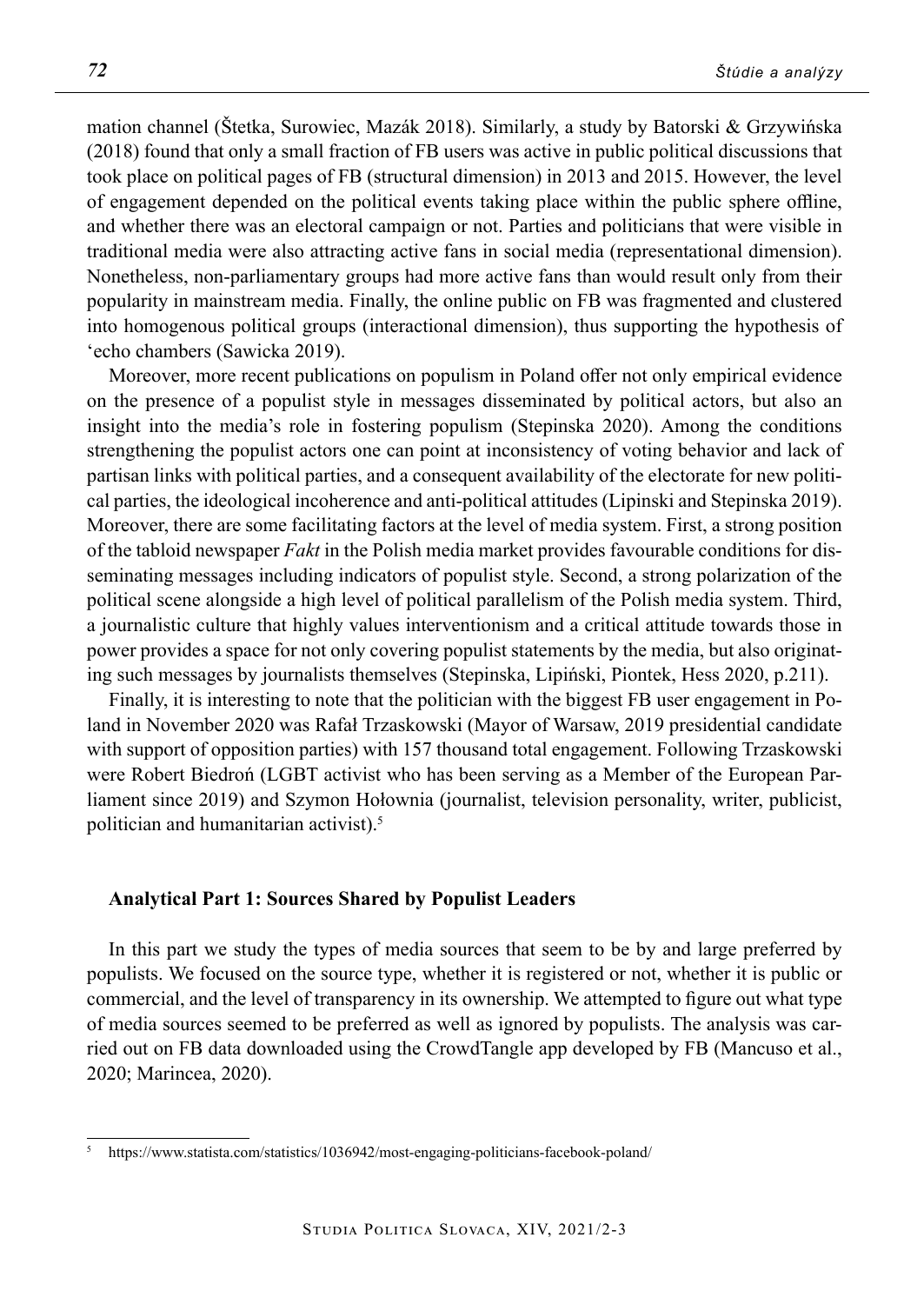# **Classification of sources shared by populist groupings**

As regards the type of media sources, the analysis of the media links posted on FB allows detecting very clear tendencies. In both cases, the preferred source of information were digital sources which were used at the same level by *PiS* and *Confederation* (77%). The rest of the sources were relatively marginal in comparison to digital sources. Even though the links to these media were relatively insignificant one can still discern a few differences between the analysed profiles. First, TV was the least often linked media outlet for *PiS* and radio for *Confederation,* respectively. However, *Confederation* used quite often newspapers´links while *PiS* relied on radio sources. Apparently, *PiS* decided to follow a two-pronged strategy, targeting the older segments of the electorate through radio and younger cohorts through social media. Secondly, *PiS* did not post any links to newspapers despite the number of print media explicitly supporting the party, with its politicians having an important voice in these media either as permanent authors or in the role of interviewees. Thirdly, *PiS*'s profile was relatively the most diversified in respect of the media types. It posted links to almost types of the media, whenever there was any information on the grouping or its leaders involved or information or whenever the information was in line with the party agenda. It was in line with the recent literature on media and populism emphasizing the affirmative usage of traditional media to support its own agenda despite the frequently radical criticism of the mainstream media (Haller and Holt 2019). Finally, all the linked media were national or mixed, there were no links to European/supranational media.



**Figure 1:** Types of sources

The analysis of the types of digital sources revealed very clear patterns. Virtually none of the profiles shared official or expert sources. Only in case of *Confederation* the website devoted entirely to economic issues was linked once. *Confederation* was also more willing to post links to news websites more frequently (20%) in comparison to *PiS* (2%). It included mainstream news websites like *natemat.pl* or *wp.pl*. Moreover, *Confederation* incidentally posted links to other websites which were opinion websites or blogs promoting radical right views or being in line with Russian propaganda like *konserwatyzm.pl* or *kresy.pl* or citizen journalism (for example,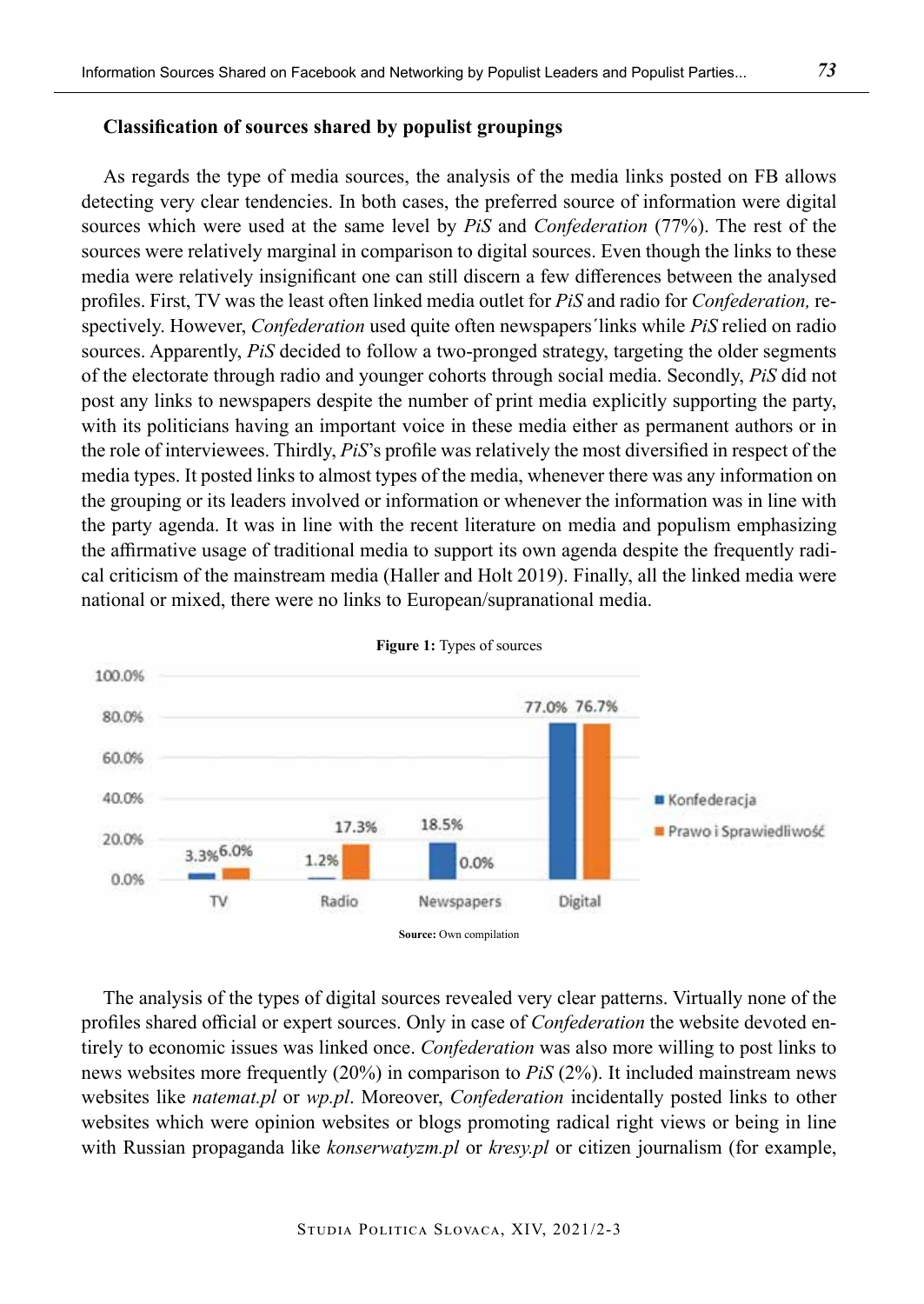radical right *medianarodowe.pl*). However, the overwhelming majority of links were websites and social media accounts of *Confederation* and *PiS*, their individual politicians or YouTube materials produced by these two groupings (75% and 98%, respectively). It is clear that the social media and websites of these two groupings create separate bubbles which mutually reinforce their messages inside and support each other.





Among the media which were systematically ignored and very rarely linked to were left and liberal media representing the mainstream of the public debate like newspaper *Gazeta Wyborcza*, weekly *Polityka* or TV channel *TVN*. Interestingly, it is the *Confederation* that introduced more variety of media types on its profile, rather than *PiS*, strongly focused on its own social media environment. Current research notices frequently traditional, non-interactive usage of social media by populists (for example: Grill 2016, 92; Waisbord, Amado 2017, 1337). Virtual lack of links to citizen journalism or blogs in the Polish sample provides additional contribution to these findings.

The political orientation of the shared sources reflects the inclination of populist parties and their coalitions to promote right wing discourses (Figure 3). Moreover, it reflects the ideological difference between *PiS* and *Confederation*, where *PiS* as a large party oriented towards centre represents centre right and *Confederation* represents radical right. One has to remember however that both parties, but *PiS* in particular, in order to capture the support of specific segments of the electorate strategically shifted between centre and the margins on the ideological field. In general, however, the references to the media classified as centre right constitute 94% of *PiS* sample and 15% of *Confederation* sample. (but 74 % for radical right) One can find more ideological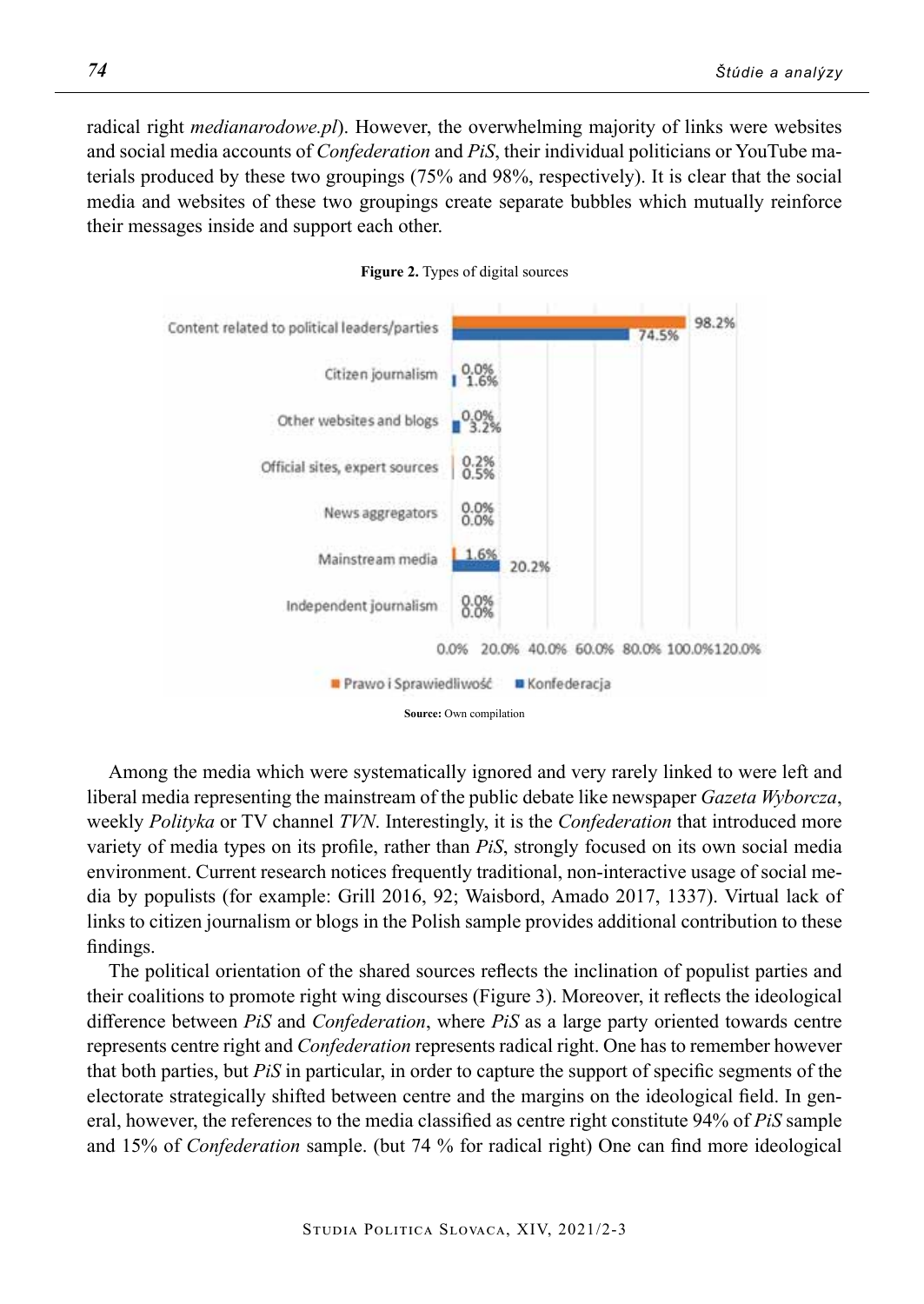diversity and some sources which can't be classified on the left-right axis on *Confederation* profile. For example, *Confederation* posted links to the centre-left media (2%), centre (8%), centre right (15%)), whereas PiS did so only to centre left (2%) and incidentally to the radical right (*wpolityce.pl* – website supporting *PiS* with very radical, Eurosceptic, anti-gender, ideological leanings).



Next, we studied differences between the different populist leaders/parties in their media preferences. In particular, we were interested to learn to what extent did they draw on the same media sources and/or share sources connected with each other's profile/party.

The analyzed profiles referred to a total number of 60 sources. Around 10% (7 sources) were common to both profiles, including FB. These were mostly mainstream media of diverse types (news websites, YouTube, radio, TV) and left, centre and centre right ideological leanings. The most important difference between two profiles is the number of unique sources, 17 for *PiS* and 36 for *Confederation* confirming again the bigger differentiation of the radical right's profile. Secondly, a significant number of the unique sources referred to by *PiS* profile is constituted by public media supporting the party. Thirdly, *Confederation* referred to the radical right-wing media which were not mentioned by *PiS*, but also to a number of websites focused on economic issues. That reflects not only radical right but also neoliberal ideological agenda of one of the groups constituting *Confederation.*

The analysis of the distribution of the links to the media across four sampled periods does not reveal significant differences among them (Figure 4). Contrary to the expectation the number of sources in the regular period was higher than in the electoral period. The difference is relatively moderate in *Confederation* and more visible in case of *PiS*. As regards *Confederation*, the sources posted during the regular period constituted 37% of all the sources whereas in the national election period and COVID-19 pandemic period 15% and 19% respectively. The numbers were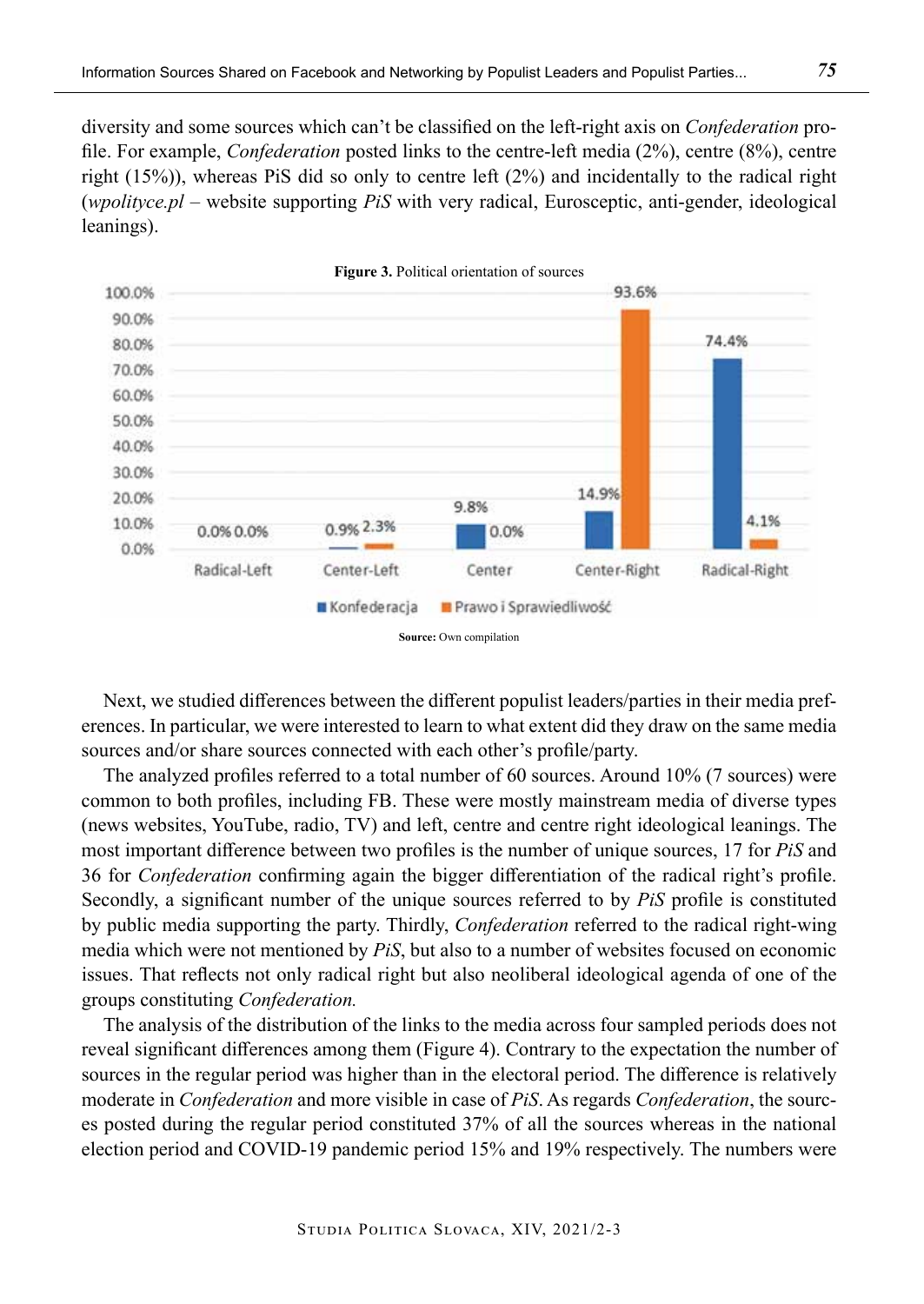higher (29%) in the EP elections period. These figures were even more differentiated across analyzed periods in case of *PiS*. Here, the number of posted sources in the regular period is twice as high (42%) as from the other three periods.



In the majority of cases, both profiles used non-public sources. There is however, a difference between *PiS* and *Confederation* profiles. As regards *PiS*, links to public media constituted 20% of all the links whereas in case of *Confederation* its accounts were only for 0,4%. As mentioned before, subjugation of the public media by *PiS* led to their extreme bias towards the governing party. Consequently, public media were particularly important for *PiS*, providing the favourable space to promote its agenda and systematically criticizing or silencing the opponents. Accordingly, the reluctance of *Confederation* towards public media resulted from their negative representation or, most frequently, complete silencing. Another reason for the high presence of non-public media is the domination of digital sources, mainly FB accounts of individuals, parties or discussion groups.

As far as the transparency of ownership is concerned, Polish situation represents partly nontransparent case. According to Klimkiewicz (2017: 8), this situation results from two factors. First, changes in the media ownership are fast and continuous. Second, there is no aggregating register which would provide complete data about media ownership in one place. Accordingly, additional effort is needed to collect relevant information. In the analyzed case in the *PiS* the entire sample represents only partially transparent information on the ownership of the specific media outlet. In case of *Confederation* it was 94 %, as there were some media outlets which are non-transparent or there is no reliable data. For example, there is no reliable data on some extreme right websites promoting anti-Semitic, xenophobic, homophobic, and most recently antivaccination messages (for example: *narodowcy* or *Media narodowe*).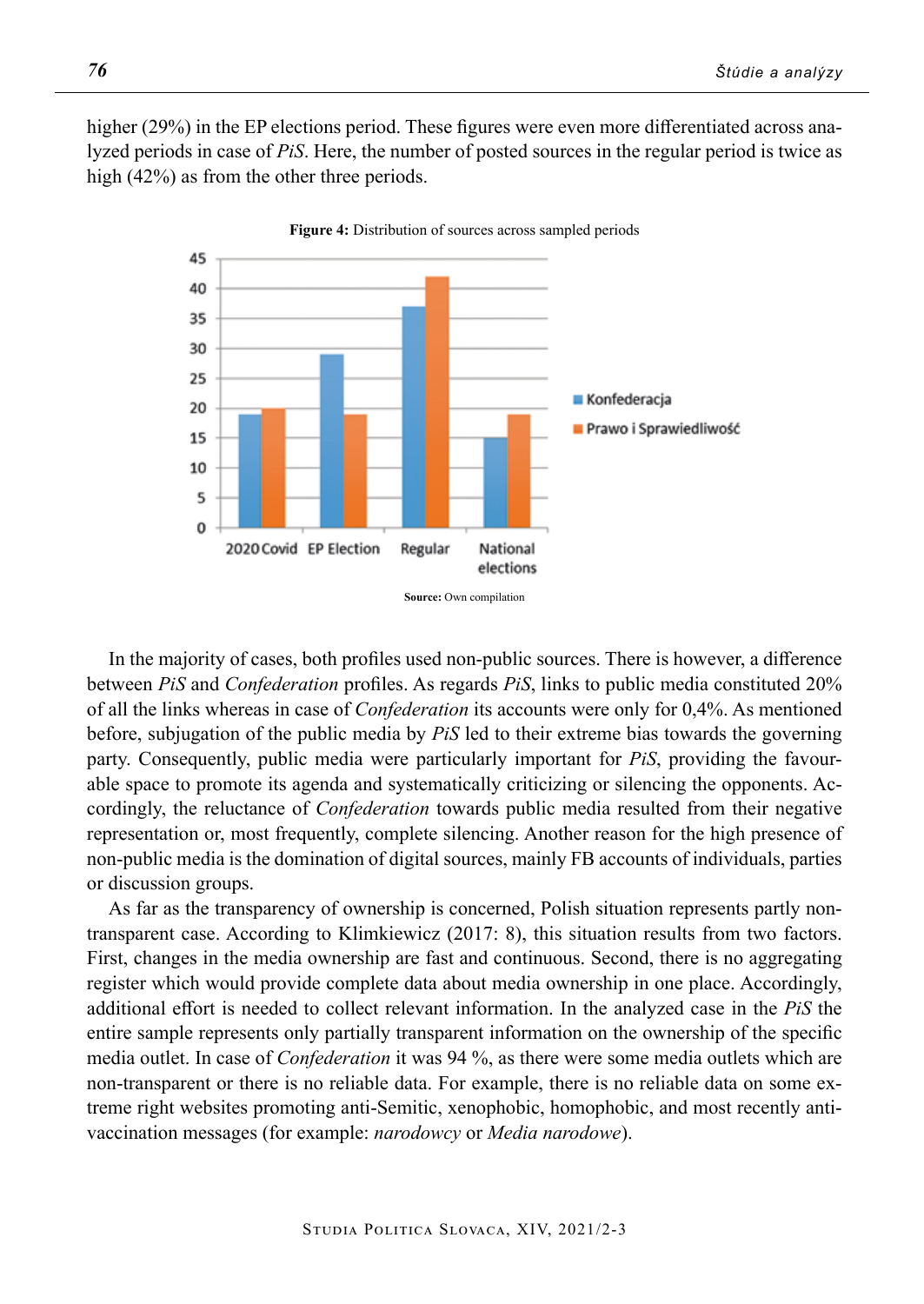





The procedures of registration in Poland are quite strict. According to the article 20 of the Press Law there are only two formats (newspapers and magazines) which are required to register in court. Nevertheless, Polish courts frequently assume that online outlets fulfilling criteria stipulated in the Press Law should automatically be classified as newspapers or magazines and registered. Consequently, as there is no official register, the coding of the analyzed sample was based on the assumption that besides social media the rest of the media outlets linked to by two populist profiles under analysis are registered. Accordingly, 27% of *PiS* and 28% of *Confederation* were seen as registered and 73% and 72% non-registered for the respective political actors. In the case of *Confederation* there are some marginal cases where the information is difficult to obtain.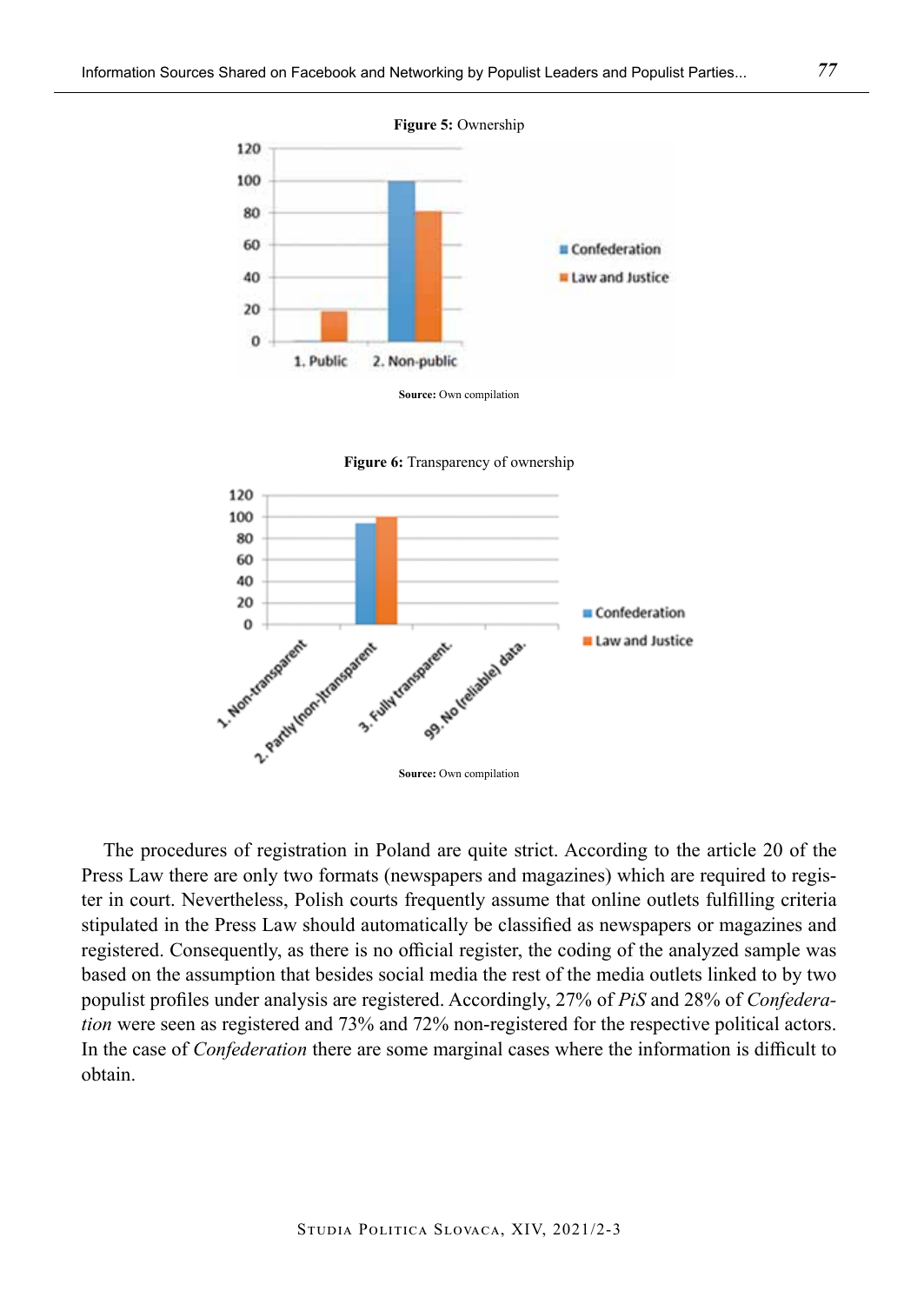

**Figure 7:** Registration

#### **Analytical Part 2: Network analysis of sources that share populist leaders' posts**

We examined here several aspects. First, whether there were disproportions between the two networks (ex. one much bigger than other). Second, network reciprocity – the degree of interconnection between different pages. Third, the degree of centrality, meaning of overlap between the two networks. Finally, we were interested to learn what pages were the connectors between the two, and if there was reciprocal sharing.

A disproportion was found between the two profiles in terms of network reciprocity which reflects the relevance, structure of political organization and social embeddedness of the two political actors under consideration. Moreover, both parties were embedded in two almost separate bubbles which are linked together by a very limited set of sources being shared by and shared mutually by two profiles. They stay in reciprocal relations mostly with their own separated structures, organizations, politicians or FB discussion groups. In the period under consideration 143 pages shared *Confederation* profile and 277 shared *PiS* profile. The discrepancy between profiles is even bigger in terms of the number of posts sharing *PiS* profile, with 1963 posts for *Confederation* and 5784 posts for *PiS*. In both cases the type of FB pages sharing two actors profiles were profiles of the local branches of party organization from specific geographical locations (for example: *PiS* Piekary Śląskie, PiS, Piotrków Trybunalski), local branches of the organizations constituting *Confederation* (*Ruch Narodowy Starachowice, Wolność Kłobuck*), youth organizations (*Młodzi dla Wolności, Forum Młododych PiS Konin*), party politicians (Beata Mazurek, Janusz Korwin-Mikke) or even public institutions (Ministry of Health /Ministerstwo Zdrowia) or public media (*TVP*) in case of *PiS*. Importantly, among the accounts sharing *Confederation´*s posts were extreme right profiles of individuals (S. Michalkiewicz) or discussion groups (*Polska to MY Rdzenni Polacy nigdy goście !!, Nie dla obcej dominacji w Polsce, Polonizacja, Polscy patrioci, Polska a nie Polin*) confirming, disseminating and articulating with other ideological elements the radical agenda of this grouping.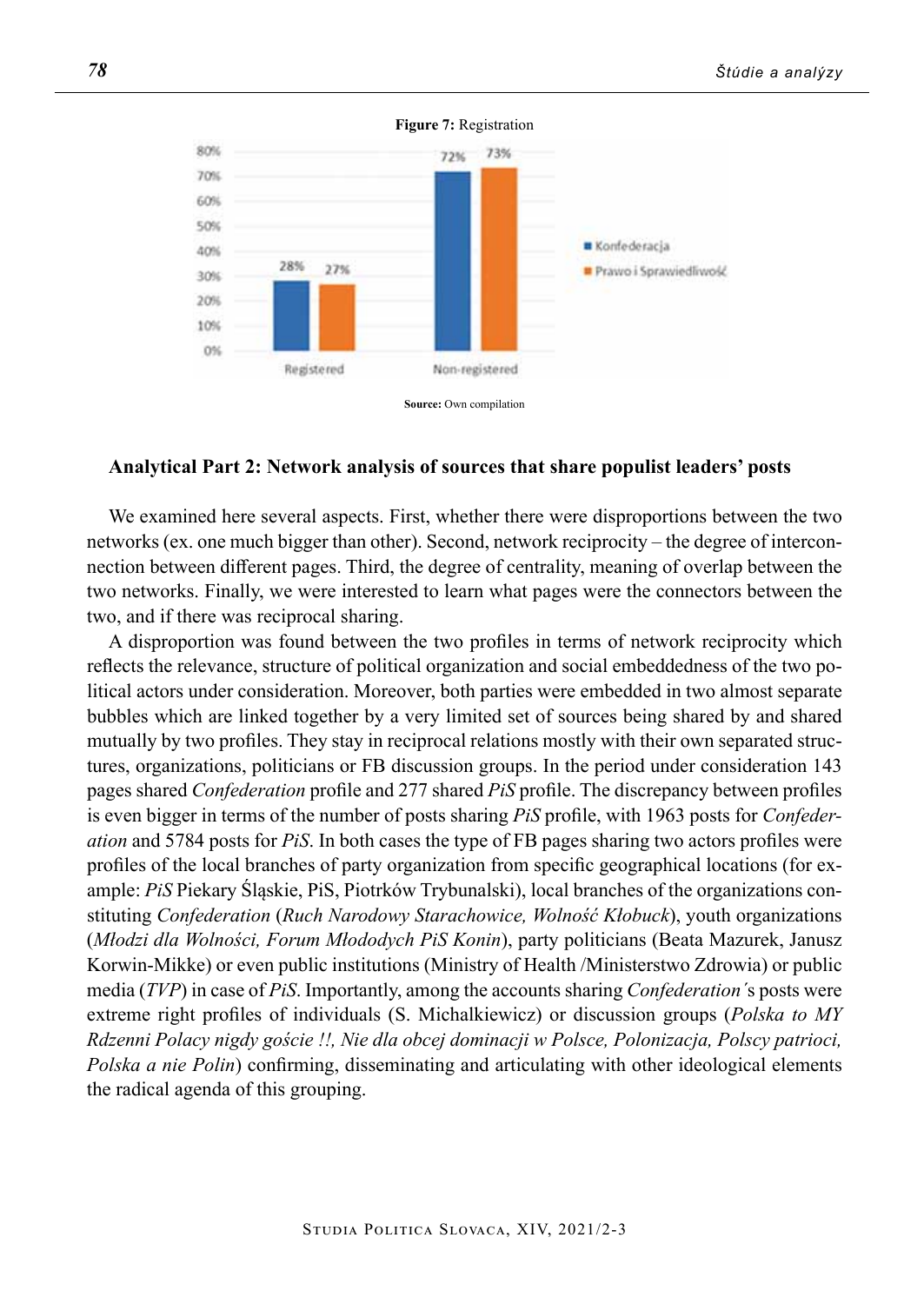

**Figure 8:** Facebook Populist Network in Poland

**Source:** Marincea, 2020

#### **Network Centrality**

We examined here the number of FB pages that shared each of the two profiles at least 10 times. Further, we analyzed which were the main disseminators for each of the two (by biggest number of shares) and how equally or disproportionately they shared each of them. Finally, we examined these pages in terms of their type, ownership, registration, political orientation etc.

There were only 11 FB pages which shared both profiles under analysis in the periods under consideration. Interestingly, although *PiS* has more widespread network than *Confederation*, the FB pages shared by both parties were posting material from *Confederation* profiles almost twice as frequently as *PiS* posts (243 and 133). These FB pages are public or closed discussion and fan groups. At least four provide a platform for the Polish diaspora living abroad, which is explicitly stated in the name of one group (*Polonia w USA*). At least eight of them more or less frequently promote radical right agenda close to *Confederation*, expressing xenophobia, homophobia, anti-Semitism, but also very strong Ukrainophobia what might indicate Russian influences emphasized by the analysts following radical right social media (Mierzyńska 2018). Interestingly, one of the pages is a fan page of Polish writer and satirist Maria Czubaszek, and another one (*Jestem gorszego sortu!*) provides a platform for disseminating oppositional, anti-*PiS* propaganda.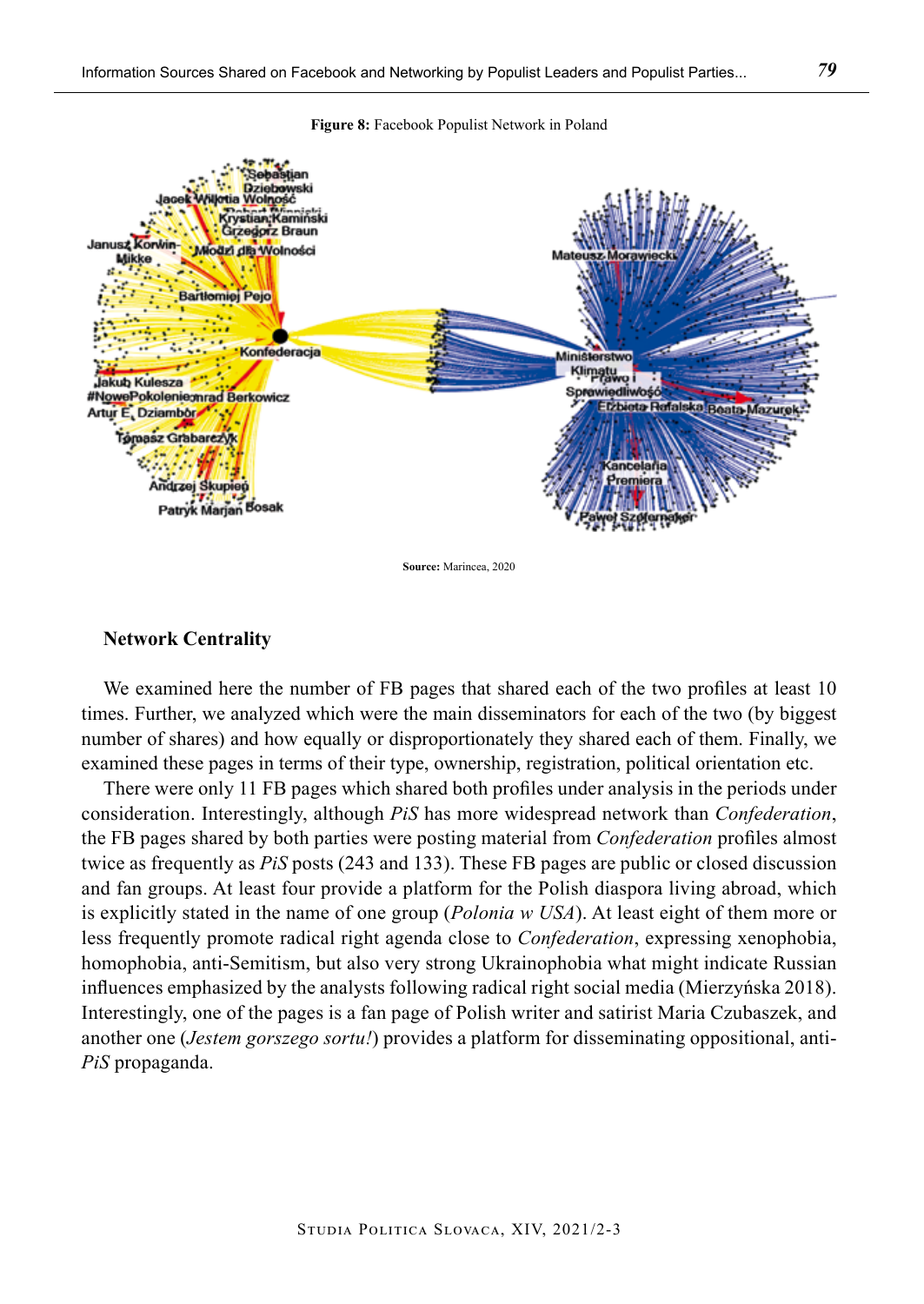|                 | <b>POLAND</b>                                     |
|-----------------|---------------------------------------------------|
| 1               | Stop aferzystom i oszustom Polski                 |
| $\mathcal{P}$   | Polonia w USA                                     |
| 3.              | POLSKA / POLACY                                   |
| 4.              | Jestem gorszego sortu!                            |
| 5.              | Chcemy by Telewizja Republika była ogólnodostępna |
| 6.              | Demaskujemy Nowoczesna PL                         |
| 7.              | HUSARIA - Polonia na Swiecie                      |
| 8.              | POLACY nie tylko w Polsce                         |
| 9.              | Polityczny Horyzont Zdarzeń                       |
| 10 <sub>1</sub> | <b>FANI MARII CZUBASZEK</b>                       |

#### **Table 2:** Most central FB pages (shared at least 5 times each)

**Source:** Marincea, 2020



## **Figure 9:** Most central FB pages (shared at least 5 times each)

# **Conclusions**

The two political profiles constitute separate spheres connected together through a very narrow number of FB pages. That reflects the polarized character of Polish public sphere and strong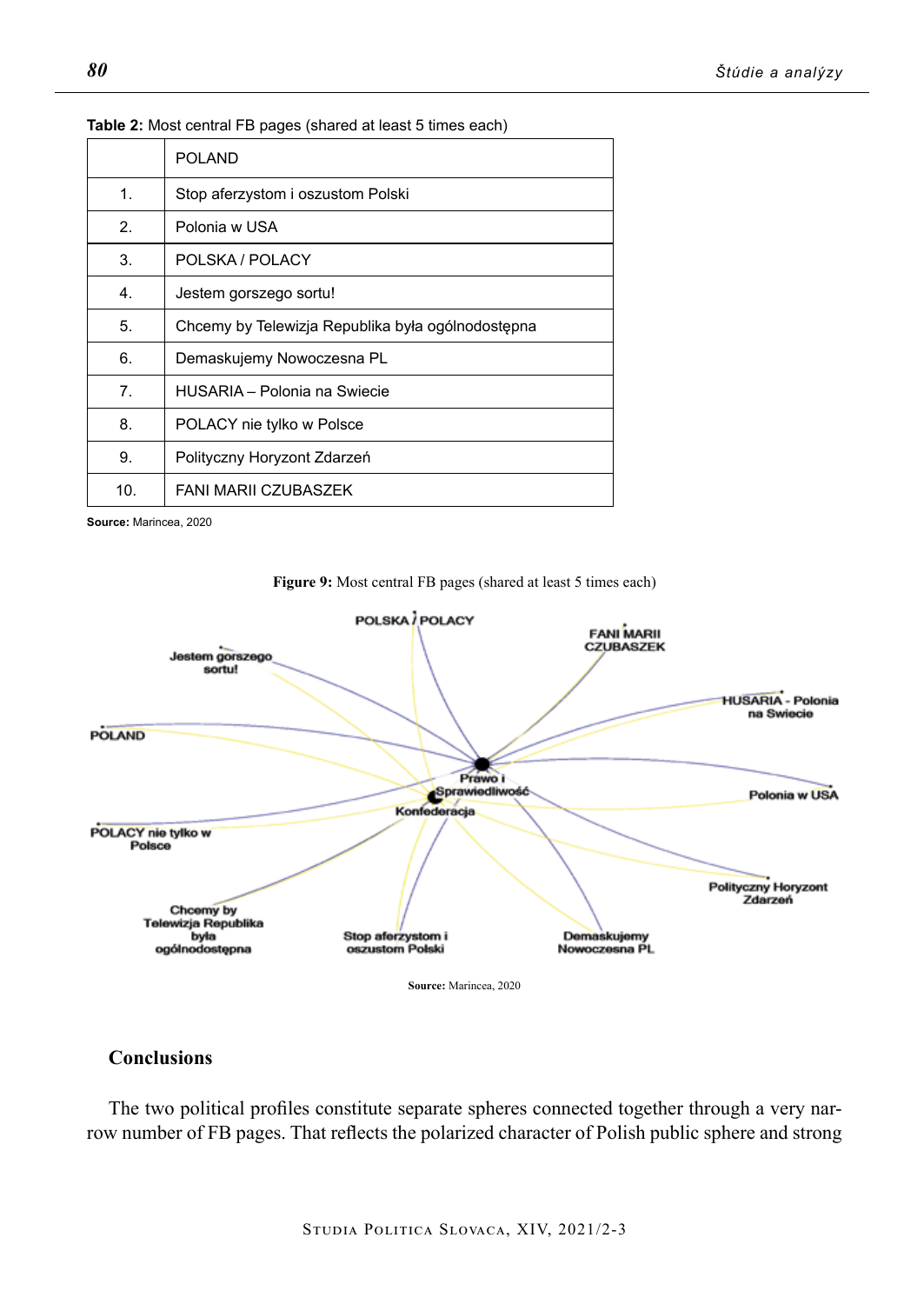divisions on the right side of the political spectrum. Despite radicalisation of *PiS* agenda and populist language of communication *PiS* network does not contain most radical or extremist pages. On the other hand, the much smaller and definitely less politically relevant *Confederation* uses all the opportunities to inform about its agenda and disseminate the messages about other media and groups disseminating its agenda. Secondly, in both cases, the preferred source of information were digital sources which were used at almost the same level by *PiS* and *Confederation*, but the latter one refers to the much more diversified sources than *PiS*. It might be explained by the fact that *Confederation* had to use every opportunity to present its messages, contrary to *PiS* which can always count on public media. Interestingly, in line with the tendencies in the Polish society, TV as a source does not constitute a very important part of the sample. Thirdly, references to citizen journalism were not important at all. Fourthly, two groupings were embedded in the network of the local branches of parties and party members mainly. In case of *Confederation* there is some leaning towards more spontaneous grassroots fan groups or FB discussion groups which share much more extreme content than the party itself. That allowed the party to move strategically from the radical position towards a more moderate stance, what was noticeable particularly well during the 2019 parliamentary elections.

#### **Bibliography**

- Batorski, Dominik Grzywińska, Ilona (2018). Three dimensions of the public sphere on Facebook. Information Communication and Society, 21(3), p.1-19
- DOBEK-OSTROWSKA, Boguslawa (2012). Italianization (or Mediterraneanization) of the Polish Media System? Reality and Perspective In HALLIN, Daniel C. – MANCINI, Paolo (eds.) *Comparing Media Systems Beyond the Western World*. Cambridge: Cambridge University Press.
- GAD-NOVAK, Magdalena WNUKOWSKI, Marcin S. (2021). Polish government to pass law that will allow it more control over the Internet content and legitimize blocking access to certain websites, Dominik – GRZY-WIŃSKA, Ilona (2018). Three dimensions of the public sphere on Facebook, *Information, Communication & Society*, 21, 3, p. 356-374. DOI: 10.1080/1369118X.2017.1281329.
- BILL, Stanley STANLEY, Ben (2020). Whose Poland is it to be? PiS and the struggle between monism and pluralism In *East European Politics* 36, 3, p. 378–394.
- CADIER, David SZULECKI, Kacper (2020). Populism, historical discourse and foreign policy: the case of Poland's Law and Justice government In *Int Polit*, 57, 3, p. 990–1011
- CrowdTangle Team (2020). *CrowdTangle*. Facebook, Menlo Park, California, United States.
- CHAPMAN, Annabelle (2017). *Pluralism under attack. Special report 2017* [online]. Available at: https://freedomhouse.org/report/special-report/2017/pluralism-under-attack
- CHAPMAN, Annabelle CIENSKI, Jan (2015). *New tech helps Poland's old guard* [online]. Available at: https:// www.politico.eu/article/polands-old-guard-jaroslaw-kaczynski-law-and-justice-party-poland-election.
- CZUCHNOWSKI, Wojciech (2021). The "art" of the deal: After taking over Polska Press newspapers, Orlen will still have to pay rent to the former German owner [online] In *Wyborcza,* 21. [online] In *The National Law Review*, XI, 43, 12.2.2021. Available at: https://www.natlawreview.com/article/ polish-government-to-pass-law-will-allow-it-more-control-over-internet-content-and.
- GERMANO, Alice (2020). *Measuring populism in contemporary Poland* [online]. Available at: https://dspace.ut.ee/ bitstream/handle/10062/69854/germano\_alice\_ma\_2020.pdf?sequence=1&isAllowed=y.
- GOCZAL, B. (2016) "Gazeta Polska" i "W Sieci" dużo więcej z reklam, najbardziej w dół "Polityka" i "Tygodnik Powszechny"("Gazeta Polska" and "W Sieci" get much more from advertisements, the most down are "Polityka"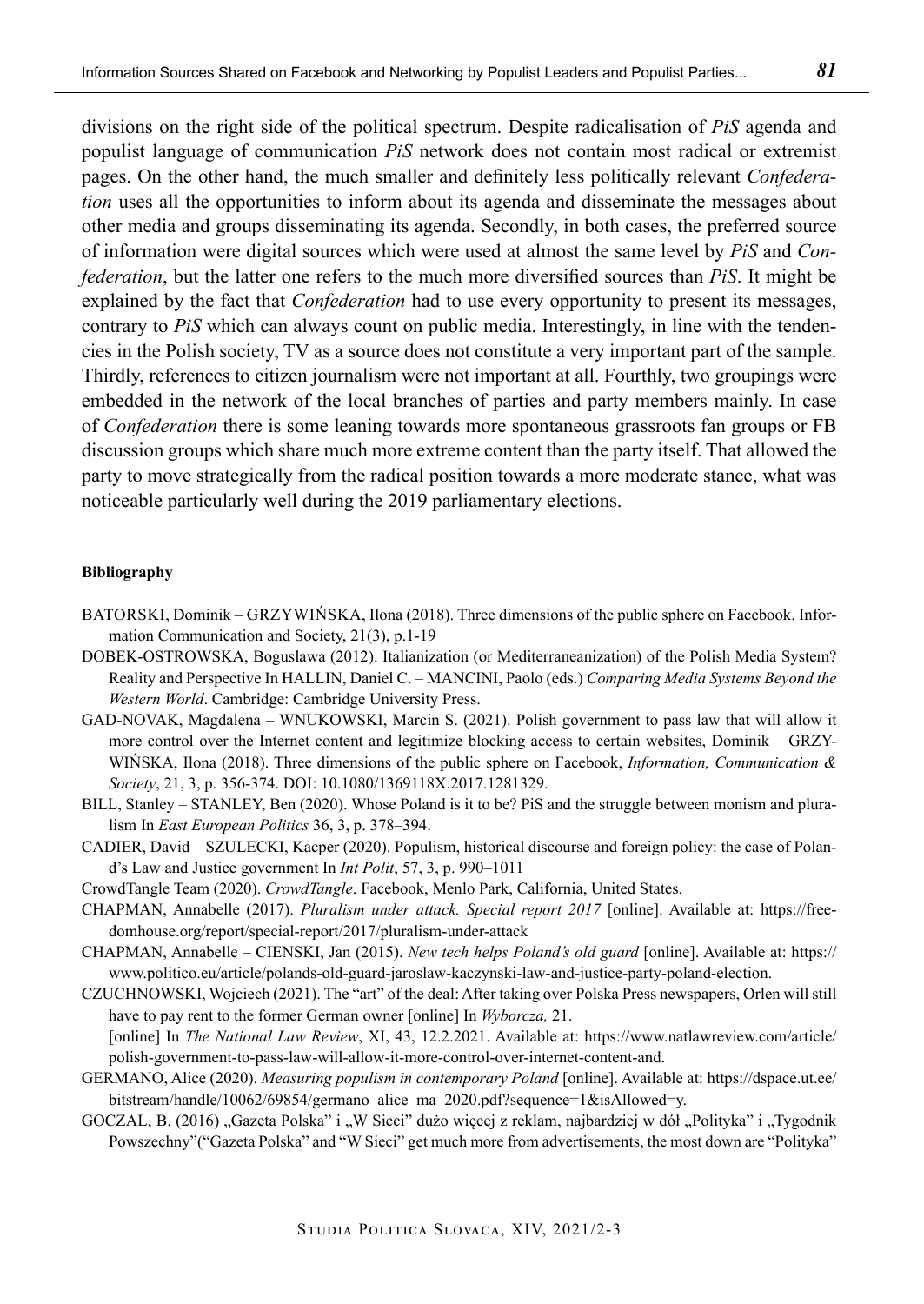and "Tygodnik Powszechny"). [online] In *Wirtualne media*. Available at: https://www.wirtualnemedia.pl/artykul/gazeta-polska-i-w-sieci-duzo-wiecej-z-reklam-najbardziej-w-dol-polityka-i-tygodnik-powszechny.

- GÓRECKI, Maciej A. PLESCIA, Carolina ŽERKOWSKA-BALAS, Marta (2020). The 2019 EP Election in Poland In KRITZINGER, Sylvia et al. (eds.) *Assessing the 2019 European Parliament Elections*. Routledge
- GRILL, Christian (2016). How Anti-European, Populist Parties Campaigned in the 2014 EP Election In HOLTZ- -BACHA, Christina (ed.) *Europawahlkampf 2014.* Wiesbaden: Springer VS, pp 75-96. [Online]. Available at: https://doi.org/10.1007/978-3-658-11020-8\_5.
- HALLER, André HOLT, Kristoffer (2019). Paradoxical populism: how PEGIDA relates to mainstream and alternative media In *Information, Communication & Society*, 22, 12, p. 1665-1680. DOI: 10.1080/1369118X.2018.1449882.
- IWAŃSKA, Karolina et al.(2019). *Who (really) targets you? Facebook in Polish election campaigns* [online]. Available at: https://panoptykon.org/political-ads-report.
- INOTAI, Edit CIOBANU, Claudia (2021). *Fakebooks in Hungary and Poland* [online]. Available at: https://balkaninsight.com/2021/01/25/fakebooks-in-hungary-and-poland/.
- IPI (2021). *MFRR Report: Erosion of Media Freedom Gathers Pace in Poland* [online]. Available at: https://ipi. media/mfrr-report-erosion-of-media-freedom-gathers-pace-in-poland/.
- JASKIERNIA, Jerzy (2017). Authoritarian Tendencies in the Polish Political System In Studia Socjologiczno-Polityczne. Seria Nowa*,* 7, 2, p. 103-121.
- KEMP, Simon (2020). *Digital 2020: Poland* [online]. Available at: https://datareportal.com/reports/digital-2020-poland.
- KESSEL, Stijn van (2015). Populist Parties in Poland In *Populist Parties in Europe*. London: Palgrave Macmillan, p.121-143.
- KLAPAL, Ondřej (2019). *What do parties share on Facebook? Comparison of Czech and Polish political parties` posts before the last two parliamentary elections* [online]. Available at: https://www.fos-unm.si/media/pdf/GPT/ ABSTRACTS%202016/Ond ej Klapal.pdf.
- KLIMKIEWICZ, Beata (2017). *Monitoring Media Pluralism in Europe: Application of the Media Pluralism Monitor 2017 in the European Union, FYROM, Serbia & Turkey. Country Report: Poland', CMPF* [online]. Available at: https://cmpf.eui.eu/wp-content/uploads/2018/11/Poland\_MPM2017\_country-report.pdf.
- KOZIELSKI, Maciej (2020). *Towarzystwo Dziennikarskie i OBWE krytykują TVP za materiały o wyborach (The Society of Journalists and the OSCE criticize TVP for materials about the elections).* [online]. Available at: https://www.press.pl/tresc/62271,towarzystwo-dziennikarskie-i-obwe-krytykuja-tvp-za-materialy-o-wyborach.
- MAKARENKO, Vadim (2020). *Poland* [online]. Available at: https://www.digitalnewsreport.org/survey/2019/poland-2019/.
- KOZŁOWSKA, Marta (2019). *MIDEM-Report: The General Elections in Poland 2019, Dresden* [online]. Available at: https://www.researchgate.net/publication/336742444\_MIDEM\_Report\_The\_General\_Elections\_in\_Poland\_2019
- MANCUSO, M., MARINCEA A., BOBBA, G., VEGETTI, F., SKOLKAY, A., LIPIŃSKI, A. (2020). Facebook Pages Sharing Populist Profiles between 2019-2020. CrowdTangle Dataset. DEMOS – Democratic Efficacy and the Varieties of Populism in Europe.
- MARINCEA, Adina. (2020). Network Analysis Data Poland. DEMOS Democratic Efficacy and the Varieties of Populism in Europe, www.demos-h2020.eu.
- LECH, Robert et al. (2019). *Monitoring Facebook. Parliamentary Elections 2019. Poland. Final Report* [online]. Available at: https://memo98.sk/uploads/content\_galleries/source/memo/poland-2019/m98\_fop\_report.pdf.
- LIPIŃSKI, Artur and STĘPIŃSKA Agnieszka (2019). Polish Right-Wing Populism in the Era of Social Media*. The Unexpected Careers of Paweł Kukiz and Janusz Korwin-Mikke* In Problems of Post-communism, 66, 1, p. 71-82.
- MIERZYŃSKA, Anna (2018). Rosyjską propagandę szerzą polskie portale. Znaleźliśmy 23 takie witryny! (Russian propaganda is spread by Polish portals. We found 23 sites like this!). [Online]. In *Oko.press*. Available at: https:// oko.press/rosyjska-propagande-szerza-polskie-portale-znalezlismy-23-takie-witryny/.
- MIERZYŃSKA, Anna (2019). KO wydała najwięcej, hitem na Lewicy Kwaśniewski, PiS celuje w młodych. OKO patrzy na kampanię w sieci [online]. In *Oko.press.* Available at: https://oko.press/przeswietlamy-kampanie-w-sieci/.